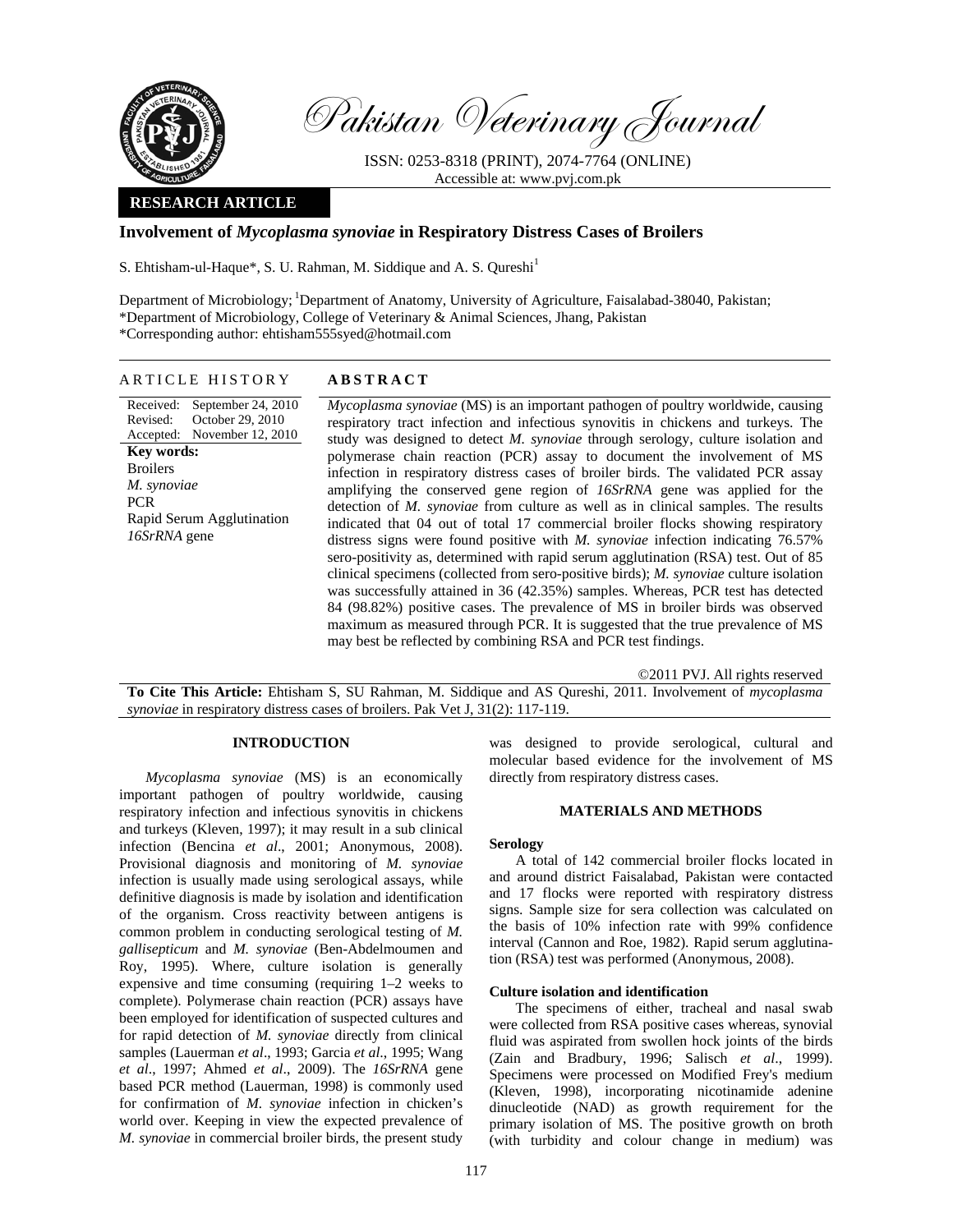transferred to solid medium and plates were incubated at 37°C. The plates were observed daily for visible growth up to 21 days; afterwards the samples were regarded as negative for MS. The culture characteristics along with glucose fermentation and tetrazolium reduction (aerobic and anaerobic) were recorded for identification of MS isolates (Senterfit, 1983; Kleven, 1998).

## **DNA extraction and PCR based identification**

The mycoplasma cultures were lysed by adding sodium dodecyl sulphate (SDS) at a final concentration of 1% and the DNA was extracted and purified using phenolchloroform method (Wang *et al*., 1997). Similarly, clinical swab samples collected from RSA positive birds were also processed directly for DNA extraction. For positive control, the reference strain of *M. synoviae* (WVU 1853) was processed simultaneously with the test samples. PCR buffer was used as negative control.

The PCR was performed with modified primers already described for MS-*16SrRNA* conserved gene region (Lauerman, 1998; Moscoso *et al*., 2004) were MS-F 5'-GAGAAGCAAAATAGTGATATCA-3' and MS-R 5'-CAGTCGTCTCCGAAGTTAACAA-3'. The PCR reaction was operated in thermal-cycler (PeqLab, Germany) using master mix (Platinum® PCR SuperMix, Invitrogen, USA) incorporating 20pm/µl of each forward and reverse primer at Molecular Diagnostic Laboratory, Department of Microbiology, University of Agriculture, Faisalabad. The amplification was carried out with an initial denaturation at 94ºC for 2min, followed by 35 cycles of denaturation at 94ºC for 30 sec, annealing at 58ºC for 30 sec., and extension at 72ºC for 60 seconds. This was followed by final extension at 72ºC (1 cycle) for 5 min. PCR amplicons were separated on 2% agarose gel prepared with 1X Tris-Actate EDTA buffer and ethidium bromide (0.2µg/ml) at 90V. The 100bp DNA ladder (Invitrogen Life Technologies, USA) was used and gels were visualized under ultraviolet light.

#### **RESULTS**

The flock wise prevalence of respiratory distress cases were recorded as 11.97%. Rapid serum agglutination (RSA) test showed the sero-positivity of *M. synoviae* (MS) in 23.5% flocks out of 17 commercial broiler flocks having respiratory distress signs. Whereas, 85 out of 111 sera samples revealed 76.57% seropositivity as detected through RSA test. All the seropositive cases of birds were further re-confirmed through culture isolation/identification and only 42.35% samples showed visible MS colonies (Table 1). The typical growth of fried egg shaped colonies was observed within the span of 48-72 hours of incubation. The size of individual colonies was observed within the mean diameter of 1.2±0.02mm. Color of fresh colonies were varied from pale yellow to dull brown on Modified Frey's medium however, the growth of some colonies were changed to straw color after 1-week of storage under refrigeration temperature.

The polymerase chain reaction (PCR) test had detected 98.82% positive results from sero-positive cases of specimens as detailed in (Table 1). The MS primers used in this study has successfully amplified 214 bp amplicon product, not only in the culture but also from the direct clinical specimens (Fig. 1). Overall prevalence of MS was observed as 32.43% through culture isolation, and 75.67% with PCR. The above results indicated that the PCR test may be a useful tool to describe the exact carrier status of *M. synoviae* involved in the respiratory infection of broiler birds.

|  | Table I: Distribution of samples positive for Mycoplasma        |  |  |  |
|--|-----------------------------------------------------------------|--|--|--|
|  | synovige cases screened through RSA test and identified through |  |  |  |
|  | culture and PCR assay in broiler flocks.                        |  |  |  |

| Flock No. |    | Sera Samples tested |            | <b>MS Positive Samples</b> |       |
|-----------|----|---------------------|------------|----------------------------|-------|
|           |    | Total Sera          | $MS RSA +$ | Culture                    | PCR   |
|           |    | 36                  | 28         | 13                         | 28    |
|           |    | 30                  | 30         | 13                         | 30    |
|           |    | 25                  | 13         | 04                         | 12    |
|           |    | 20                  | 14         | 6                          | 14    |
| Total     | No | Ш                   | 85         | 36                         | 84    |
|           | ℅  |                     | 76.57      | 42.35                      | 98.82 |



**Fig. 1:** PCR based amplification for detection of *M. synoviae* (*16srRNA* gene); Lane M=100bp DNA ladder (Invitrogen Life Technologies, USA). Lane 1= (trachea), Lane 2-3= (Synovial fluid). Lane 4-5= MS (indigenous culture). Lane 6= MS strain (WVU 1853). Lane 7= PCR buffer as (Negative control).

#### **DISCUSSION**

In this study, PCR method was applied to document the involvement of *M. synoviae* infection in respiratory distress cases of chickens and the results obtained were compared with rapid serum agglutination (RSA) test and culture isolation. This molecular detection method also successfully eliminated the need of biochemical tests and specific antiserum for the detection of *M. synoviae* colonies.

In this study, non-specificity (false positive) result was observed with RSA test because of well known cross reactivity reported for *M. gallisepticum* (MG) and *M. synoviae* (MS) antigens as described by Kleven *et al*. (2000). In present study MS culture identification was based on culture characteristics and biochemical reactions. It is known that, biochemical reactions may assist in identification, but are not considered specific for MG or MS and necessitate purification of the culture by cloning (Anonymous, 2008) So, specific cultures identification are generally made using immunofluorescence procedures applied to suspect laboratory isolates (Anonymous, 2008). In present study, the possible reason for lower culture identification as compared to PCR assay might be due to none incorporation of fluorescein-conjugated antiserum for direct or indirect identification of MS